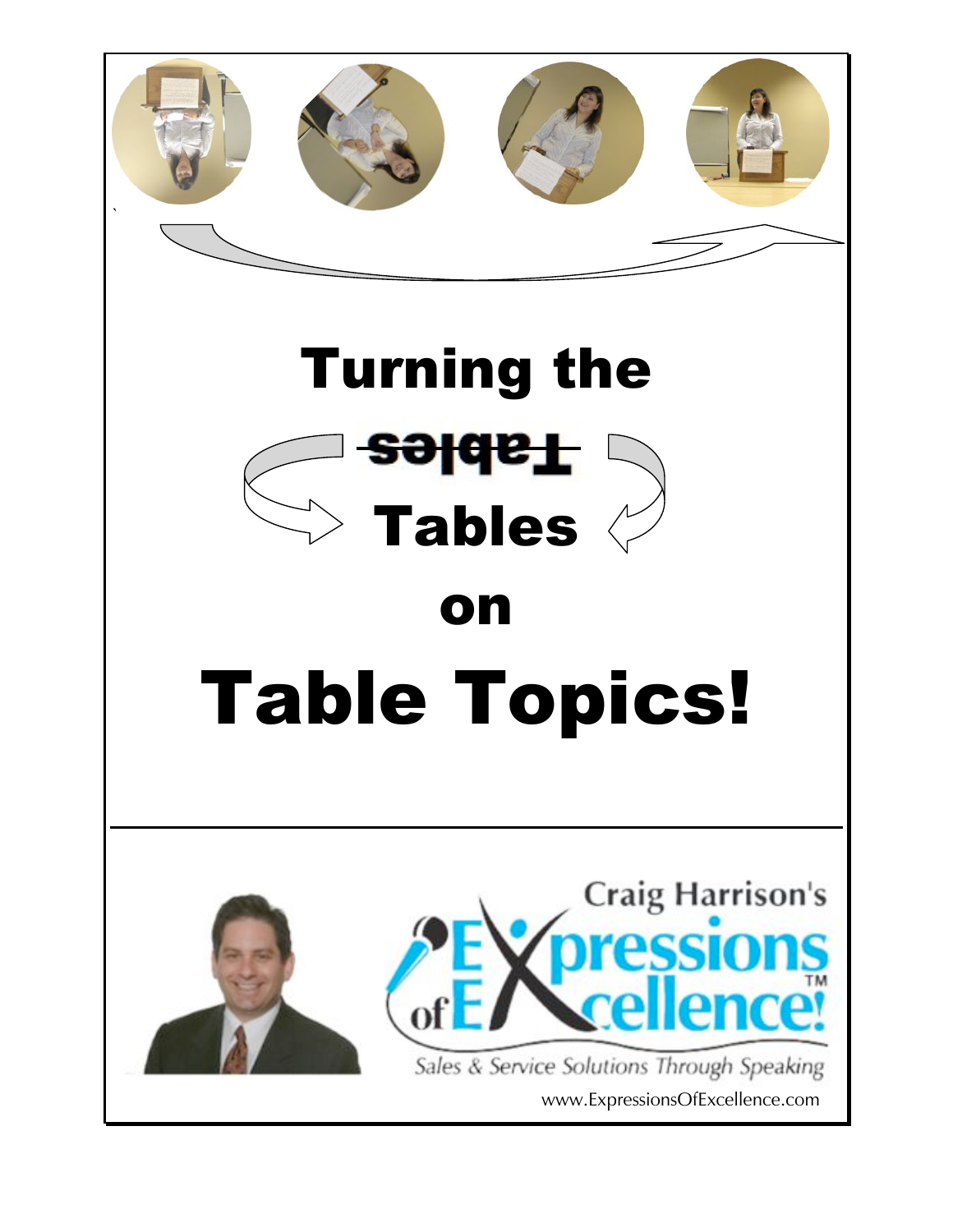#### **OVERVIEW**

- I. Objectives
- II. Review of Table Topics
- III. Table Topic Basics
- IV. Table Topic Strategies

#### **I. OBJECTIVES**

 Provide basic tips to gain confidence answering Table Topics Provide creative strategies for responding to Table Topics

#### **II. REVIEW OF TABLE TOPICS: The Good, The Bad & The Ugly**

#### *Good Table Topic Responses*

Interesting, entertaining, timely, thought-provoking; Contain catchy beginning, well reasoned middle, end with twist/oomph

#### *Bad Table Topic Responses*

Disjoint, meandering, unfocused, strings of non-sequiturs, fizzling out.

#### *Ugly Table Topic Responses*

• Not even trying • Not qualifying • Quitting in the middle • "I don't know"

#### **III. TABLE TOPIC BASICS**

#### **Prepare Mind**

Current events, club happenings, recent family or work events

#### **Prepare Body**

Posture, breathing, lubricate lips and throat, basic body mechanics

#### **Thoughts on Openings**

 Pausing, have topic repeated, repeating topic yourself (thus assuming ownership); "Leveraging" via inflection, questioning, statements, opposing topic! Consider going with your first instinct—don't overthink!

#### **Thoughts on Endings**

Comedians (make biggest laugh your ending) & Gymnasts (stick your close!)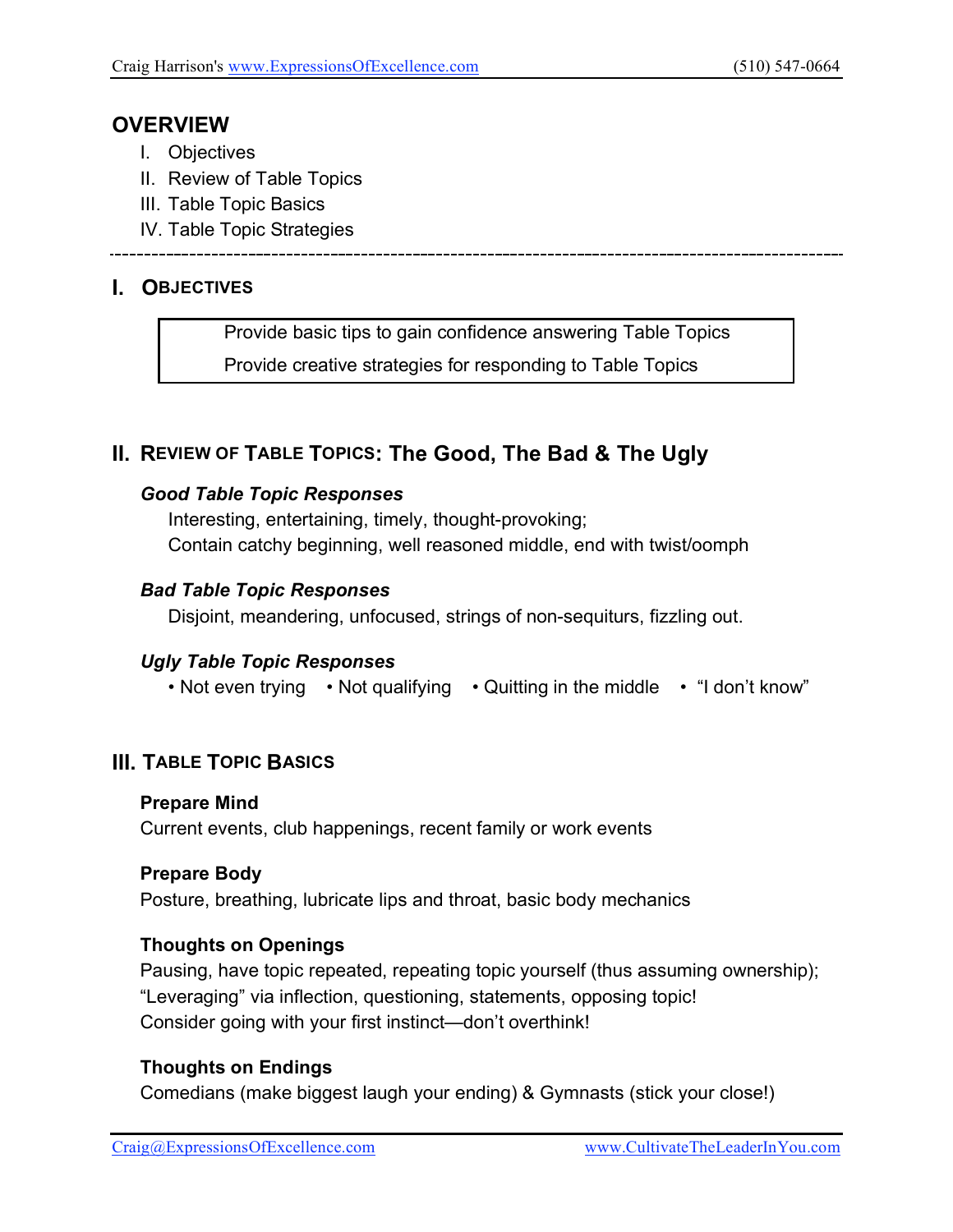# **Table Topic Strategies**

- 1. **Bridging**: Getting from what you *don't* know…to what you know (ASAP!)
- 2. **Re-framing**: Rephrasing the topic as you like it, so you can respond.
- 3. **Dialog**: Thinking out loud, conversing (rhetorically) with the audience
- 4. **Quotes, Jokes & Sayings**: Latch onto something you (and others) know, build topic from there.
- 5. **The Monodrama**: Take the audience with you on your journey/reasoning
- 6. **The Far Side**: Go to extremes, exaggerate or reduce topic to the point of absurdity. Stories become Tall Tales, Drama becomes Melodrama, etc.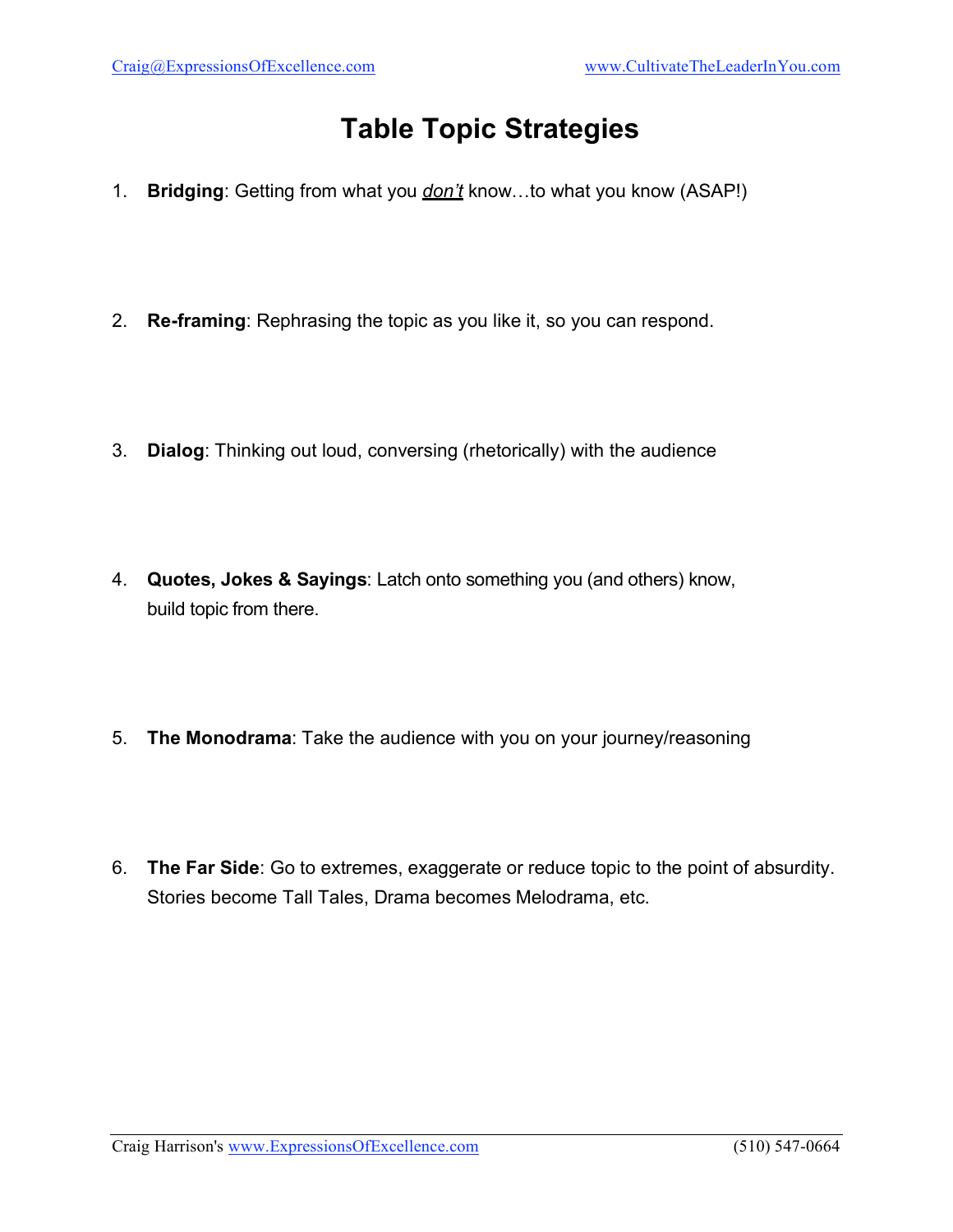- 7. **Moderator**: Play Oprah as you straddle the fence. Narrate a scene. Be the objective observer.
- 8. **Outer Space**: Put an alien perspective on earthly doings. Answer as an extraterrestrial might. Give an other-worldly perspective on the topic.
- 9. **Time Traveler**: Put a historical perspective (past or future) on the topic
- 10. **Compare and Contrast**: Contrast what you're given with its polar opposite
- 11. **Mystery**: Build intrigue, suspense into your response. Shroud it for effect.
- 12. **Gibberish / Filibusters**: When all else fails just babble on! Stream of consciousness can be quite entertaining. Apply an accent for more fun!
- 13. **Questions**: Use questions to answer your topic. They can be rhetorical, or of the call-and-response type that encourage audience participation.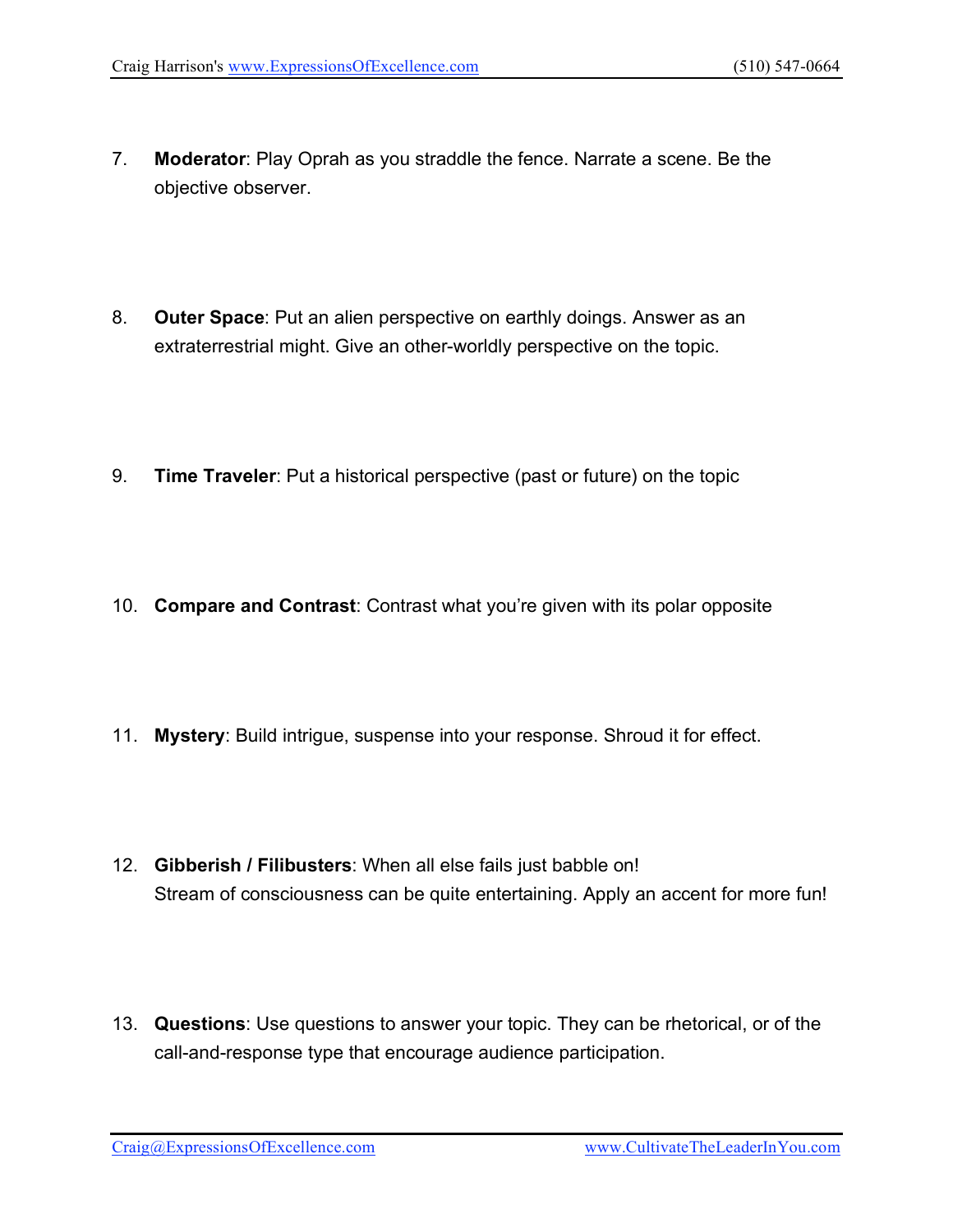# **What is the secret to passing Organic Chemistry?**

### **1. BRIDGING**

The secret to passing *Organic Chemistry* is similar to the secret to passing Advanced Calculus. It all falls into place the third time you take it…

### **2. RE-FRAMING**

I can't tell you how to pass, but I CAN speak authoritatively on how *NOT* to pass. Cut classes, skip labs, cram the night before midterms, date the professor's daughter…

## **3. DIALOG**

Student: Professor, I'll do anything to pass *Organic Chemistry* this term! Professor: Anything? Student: Anything. Professor: Even study? You: And you'll never guess what happened! (leave 'em guessing.)

## **4. QUOTES/ JOKES / SAYINGS**

How can you tell I failed Organic Chemistry? I'm like comedian Steven Wright. I bought powdered water, but I could never figure out what to add to it!

## **5. THE MONODRAMA**

My moment of truth has arrived. Final exam day for Organic Chemistry. PASS and I become a doctor, carry on a family tradition, marry my high school sweetheart and live a life of luxury and prestige. FAIL and I become a veterinary doctor, a doggie doctor, and always wonder what could have been. I studied, prayed, ate a great breakfast, helped an old lady across the street on my way to class. I've got my blue book, my #2 pencil and my lucky charm eraser. My heart is pounding. It's a matter of seconds before the test begins…And to think, I coulda had a V-8!

### **6. THE FAR SIDE**

To pass O-Chem I have channeled the great minds of science: Louis Pasteur, Madame Curie and Albert Einstein. I can hear them each exhorting me in. If only they wouldn't all talk at the same time. Each has their own accent. Now they're arguing with each other. This is becoming distracting…